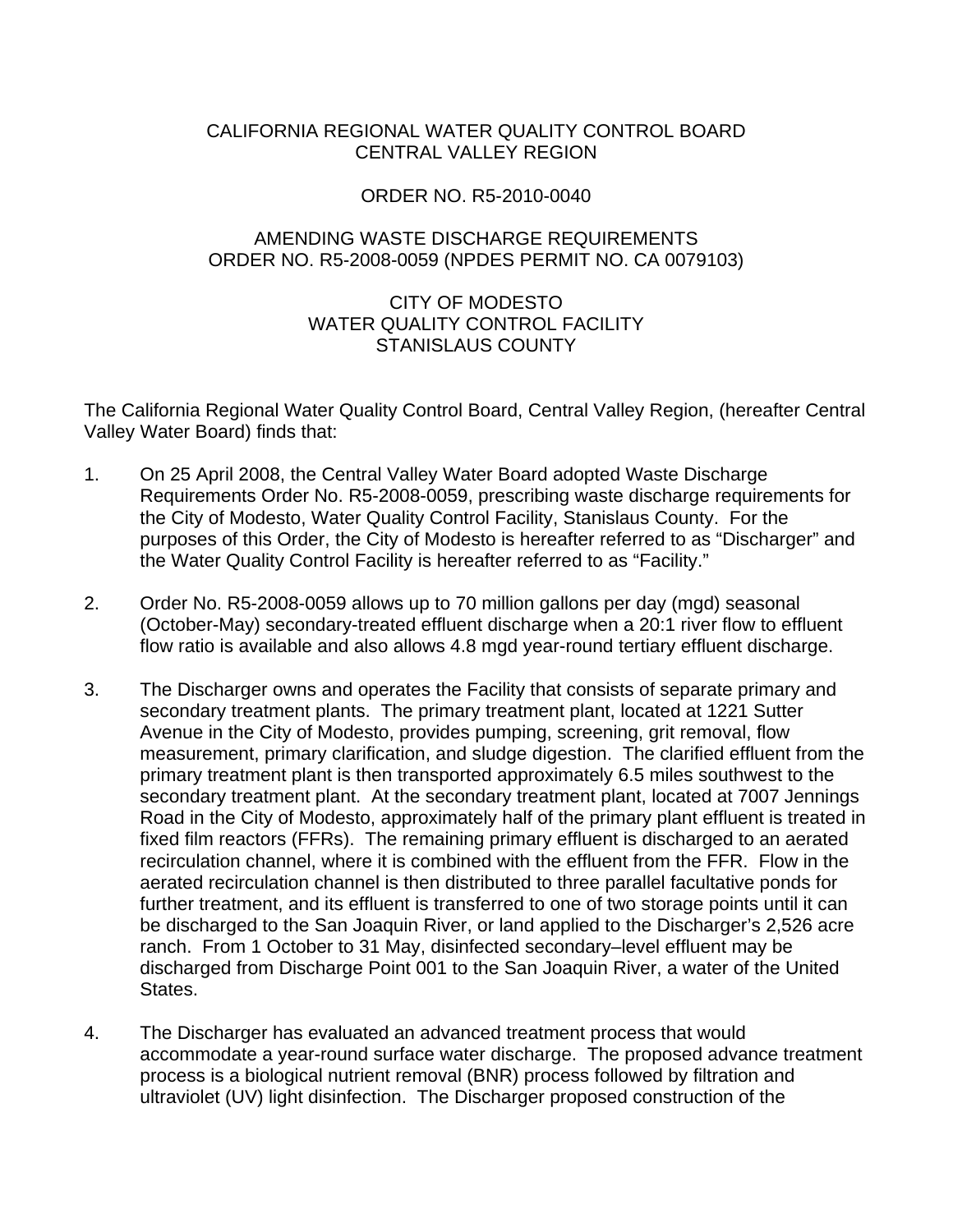BNR/tertiary-level treatment facilities in four phases. Phase 1A is for a year-round advanced-treatment 2.3 mgd discharge expansion to accommodate the current lack of dry water year disposal capacity and to meet the needs of growth through 2011. Phase 1A includes nitrification and denitrification proposed to remove 190,000 lbs of ammonia annually and is currently under construction. Phase 1B is a 2.5 mgd expansion to satisfy projected growth needs from 2011 to 2016. The 2.3 mgd Phase 1A and 2.5 mgd Phase 1B advanced-level treatment year-round discharge are allowed in Order No. R5-2008-0059. Phase 2 and Phase 3 include upgrades of the existing secondary effluent flows to a year-round full tertiary treatment process capable of discharging up to 20 mgd.

- 5. Order No. R5-2008-0059 includes final effluent limitations for ammonia that become effective 25 April 2013. The current Facility cannot comply with the final effluent limitations for ammonia. On 14 December 2008, the Discharger submitted a Corrective Action Plan/Implementation Schedule for ammonia as required by Order No. R5-2008-0059. The Corrective Action Plan proposed a treatment feasibility work plan to identify new treatment alternatives or additions to the existing treatment process, determine feasibility of alternatives, determine costs and benefits of feasible alternatives, and submit a treatment feasibility report.
- 6. On 1 September 2009, the Discharger submitted a request for an extension of the compliance schedule for ammonia with its annual progress report. The submittal included a draft treatment feasibility study that concludes the cost effective project is to construct the Discharger's Phase 2 Project, which is a Biological Nutrient Removal (BNR)/Tertiary Treatment facility that will shift the current seasonal secondary discharge of up to 70 mgd to a year-round 14.9 mgd discharge that is fully nitrified/denitrified and receives tertiary filtration and UV disinfection.
- 7. The Discharger has determined that the Phase 2 BNR/Tertiary Treatment Project (Phase 2 Project) is the cost effective project to comply with the final ammonia effluent limitations, while at the same time meet future City growth. Due to the complex and extensive design, construction, and financing of the Phase 2 Project, the Discharger anticipates that it will be unable to have the necessary facilities operational to meet final effluent limitations for ammonia by 25 April 2013. The Discharger is requesting this permit amendment to effectively plan, finance, and construct the Phase 2 Project under an achievable timeline. The Discharger is currently reviewing the 50% design submittal for the Phase 2 Project and is in contract negotiations with the manufacturers for the membrane bioreactor filtration and ultraviolet disinfection units regarding procurement of these treatment technologies. The Discharger plans to submit a Report of Waste Discharge for the proposed Phase 2 Project by 1 July 2010, and the proposed schedule for completion of construction is October 2015, with full compliance with ammonia effluent limitations by 1 February 2016.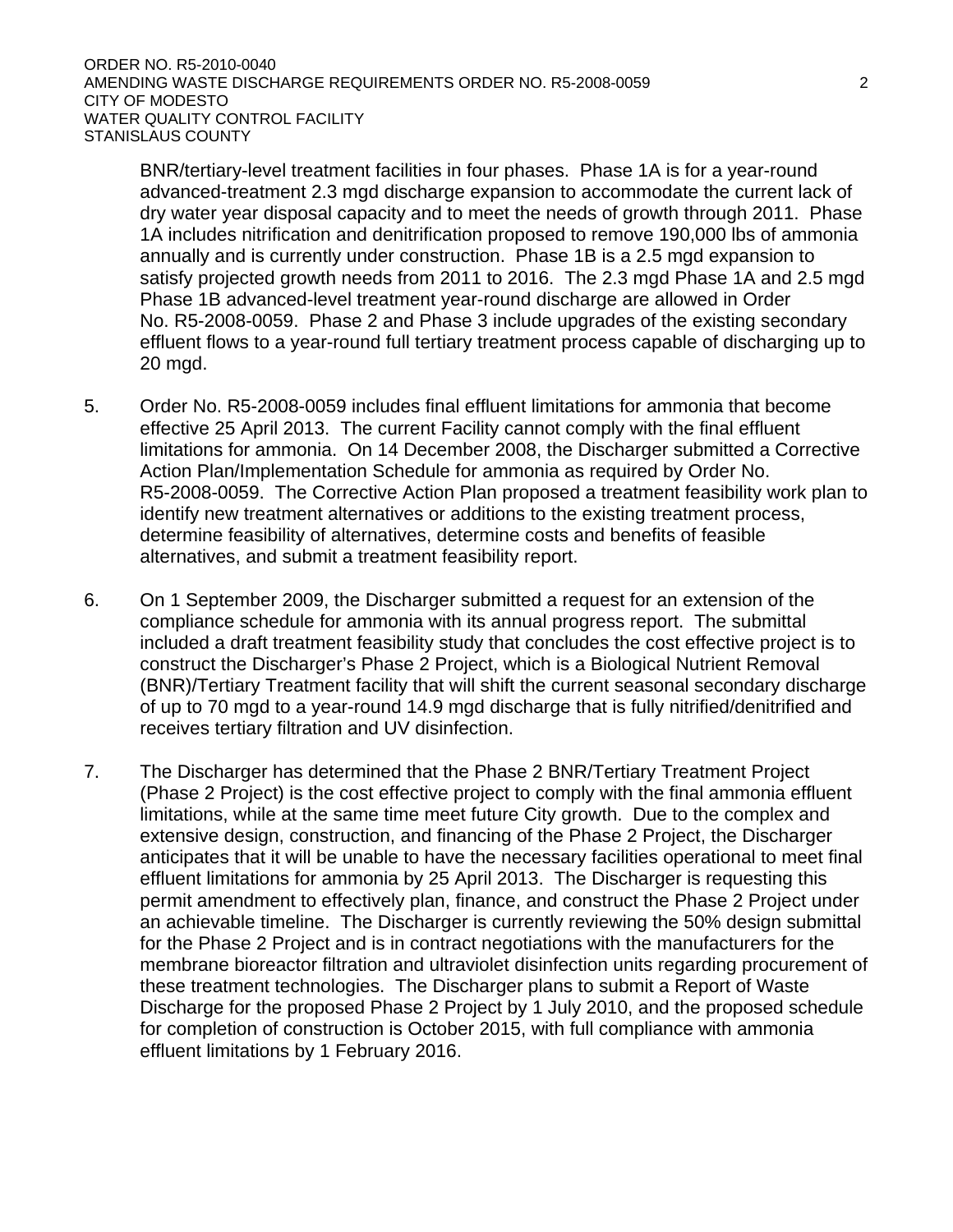- 8. At the time Order No. R5-2008-0059 was adopted it was anticipated that additional time may be required for compliance with the final ammonia effluent limits. Therefore, Order No. R5-2008-0059 included a reopener to extend the ammonia compliance period. Due to complexities in the design and construction, and local government economic conditions which will require financing through the State of California State Revolving Fund (SRF) Loan Program, the project cannot be completed by the compliance date of 25 April 2013. Therefore, this Order amends Order No. R5-2008-0059 by extending the final compliance date for the ammonia effluent limitations to 1 February 2016.
- 9. The Discharger's infeasibility analysis meets the requirements of the State Water Resources Control Board's Compliance Schedule Policy. The extension of the compliance date increases the compliance schedule for ammonia to a total of 7 years and 9 months, which is within the ten-year maximum time frame allowed by the Compliance Schedule Policy.
- 10. The action to adopt or amend an NPDES permit is exempt from the provisions of the California Environmental Quality Act (Public Resources Code section 21000, et seq.), in accordance with CWC section 13389 and 15061(b)(3) of the California Code of Regulations.
- 11. The Central Valley Water Board has notified the Discharger and interested agencies and persons of its intent to amend the Time Schedule Order for this discharge and has provided them with an opportunity to submit their written views and recommendations.
- 12. Any person aggrieved by this action of the Central Valley Water Board may petition the State Water Board to review the action in accordance with CWC section 13320 and California Code of Regulations, title 23, sections 2050 and following. The State Water Board must receive the petition by 5:00 p.m., 30 days after the date that this Order becomes final, except that if the thirtieth day following the date that this Order becomes final falls on a Saturday, Sunday, or state holiday (including mandatory furlough days), the petition must be received by the State Water Board by 5:00 p.m. on the next business day. Copies of the law and regulations applicable to filing petitions may be found on the Internet at:

http://www.waterboards.ca.gov/public\_notices/petitions/water\_quality or will be provided upon request.

# **IT IS HEREBY ORDERED THAT:**

Waste Discharge Requirements Order No. R5-2008-0059 (NPDES No. CA0079103) is amended solely to extend the compliance schedule for meeting the final water quality-based effluent limitations for ammonia. This amendment requires changes to Interim Effluent Limitations Section IV.A.3.d, Special Provisions Section VI.C.7.c. of the Limitations and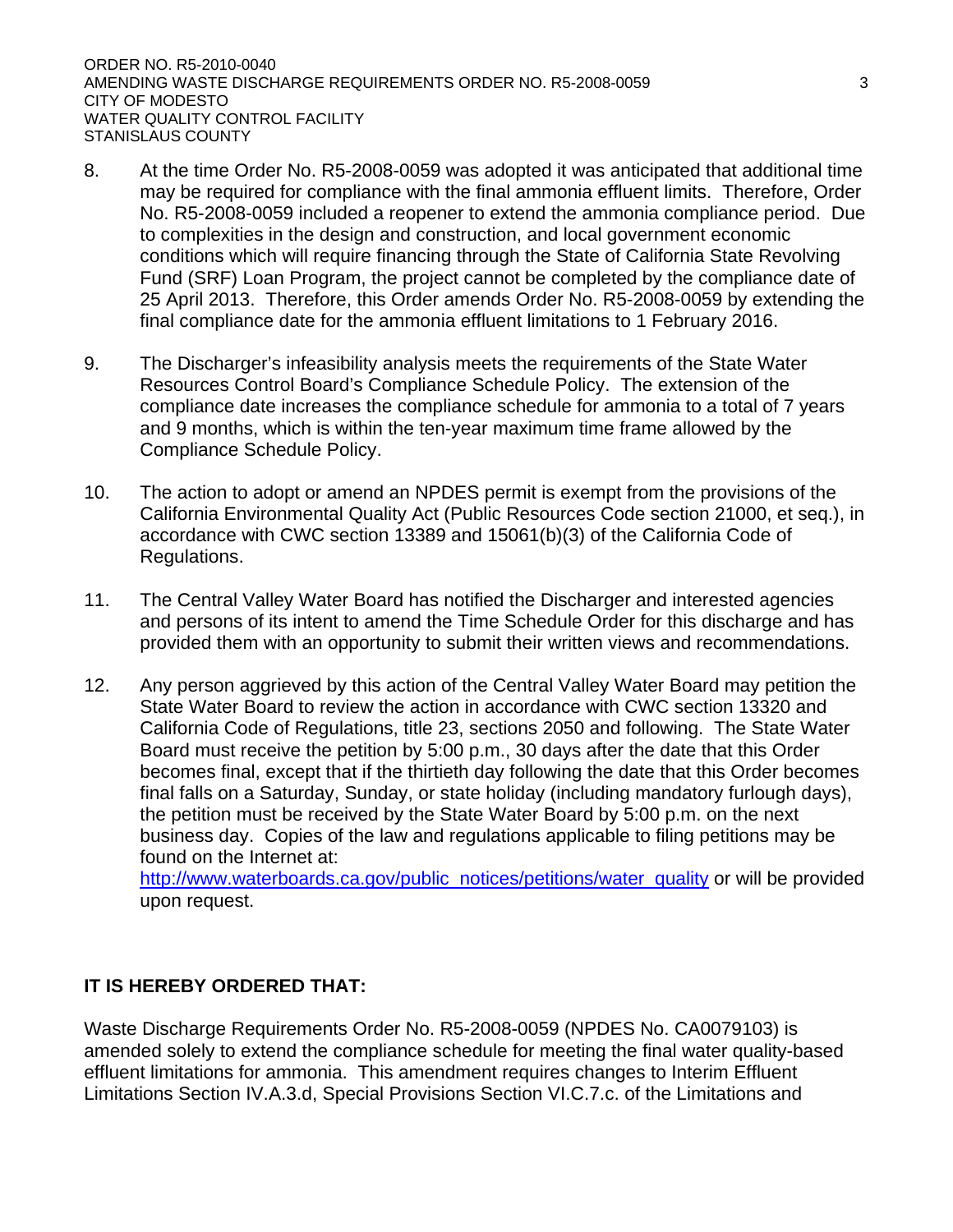Discharge Specifications, Section V.A.6 and Section V.B.9 of the Monitoring and Reporting Program, and Section IV.C.3.f and Section VII.B.7.b of the Fact Sheet. Order No. R5-2008- 0059 shall be amended as follows:

- 1. As a global change throughout the Order, the Order number is changed to R5-2008-0059-01.
- 2. Limitations and Discharge Requirements, Interim Effluent Limitations Section IV.A.3.d is amended as follows:
	- d. **Ammonia. Effective immediately,** and ending 31 January 2016 five years from adoption of this permit, the Discharger shall maintain compliance with the ammonia maximum daily effluent limitations (MDEL) listed in Table 9. These interim effluent limitations shall apply in lieu of the corresponding final effluent limitations specified for the same parameters in Table 6 and Table 7.
- 3. Limitations and Discharge Requirements, Compliance Schedules VI.C.7.c.i is amended as follows:
	- i. By **18 May 2010**, the Discharger shall comply with the final effluent limitations for chlorodibromomethane and dichlorobromomethane; and **by 1 February 2016** within 5 years from the effective date of this Order, the Discharger shall comply with the ammonia final effluent limitations. On 25 March 2008, the Discharger submitted a compliance schedule justification for ammonia, chlorodibromomethane, and dichlorobromomethane. On 1 September 2009, the Discharger submitted an updated compliance schedule justification for ammonia. The compliance schedule justification included all items specified in Paragraph 3, items (a) through (d), of section 2.1 of the SIP. The Regional Water Board may extend the ammonia compliance period pending the results of any reopener studies submitted as part of Section VI.C.1.g. of this Order. As this compliance schedule is greater than one year, the Discharger shall submit semi-annual progress reports in accordance with the Monitoring and Reporting Program (Attachment E, Section X.D.1.)
- 4. Attachment E Monitoring and Reporting Program, Section V.A.6 is amended as follows:
	- 6. *Ammonia Toxicity* The acute toxicity testing may be modified to eliminate ammonia-related toxicity until **31 January 2016 1 April 2013**, at which time the Discharger shall be required to implement the test without modifications to eliminate ammonia toxicity.
- 5. Attachment E Monitoring and Reporting Program, Section V.B.9 is amended as follows: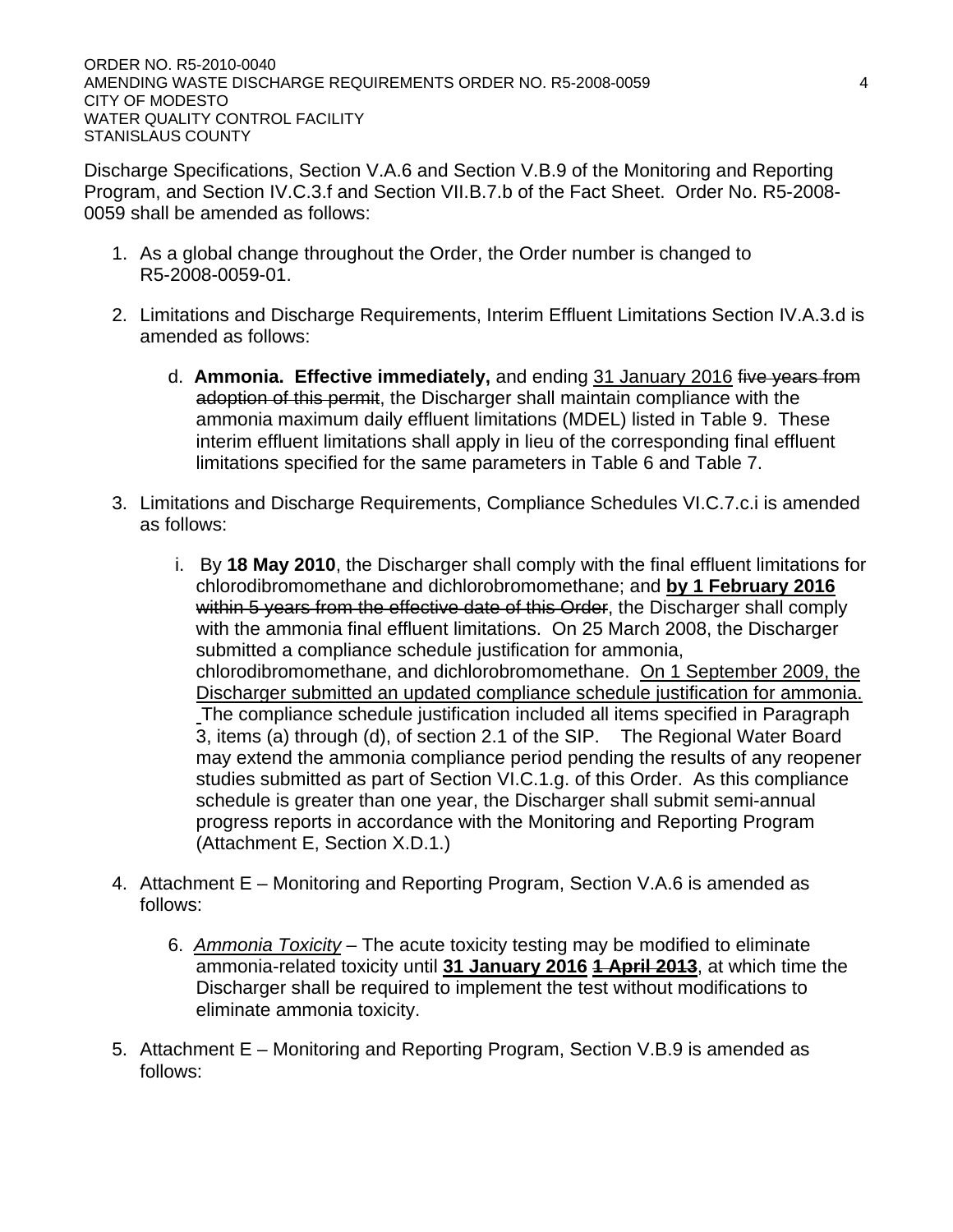- 9. *Ammonia Toxicity* The chronic toxicity testing may be modified to eliminate ammonia-related toxicity until **31 January 2016 1 April 2008**, at which time the Discharger shall be required to implement the test without modifications to eliminate ammonia toxicity.
- 6. Attachment F Fact Sheet, Section IV.C.3.f, the last paragraph is amended as follows:

An interim performance-based maximum daily limitation of 24 mg/L was calculated using the statistical methods for calculating interim effluent limitations described in [Attachment F, Section IV.E.3.](#page-0-0) However, this performance-based effluent limitation is less stringent than the final "floating" maximum daily effluent limitation for ammonia from the previous Order. Therefore, the "floating" ammonia effluent limitation was established as the interim limitation in this Order, as described in Attachment F, Section IV.E.3., and is in effect until **1 February 2016.five years from the adoption date of this permit**. As part of the compliance schedule, this Order requires the Discharger to submit a corrective action plan and implementation schedule to assure compliance with the final ammonia effluent limitations. In addition, the Discharger shall submit an engineering treatment feasibility study.

- 7. Section VII.B.7.b of the Fact Sheet is amended as follows:
	- b. **Ammonia, Dichlorobromomethane, and Chlorodibromomethane.** The use and location of compliances schedules in the permit depends on the Discharger's ability to comply and the source of the applied water quality criteria. On 25 March 2008, the Discharger submitted a request, and justification for compliance schedules for ammonia, dichlorobromomethane, and chlorodibromomethane. On 1 September 2009, the Discharger submitted an updated compliance schedule justification for ammonia. The compliance schedule justification included all items specified in Paragraph 3, items (a) through (d), of Section 2.1 of the SIP. This Order establishes a compliance schedule for the new, final, water quality-based effluent limitations for ammonia, dichlorobromomethane, and chlorodibromomethane. Full compliance is required no later than 18 May 2010 for dichlorobromomethane and chlorodibromomethane; and no later than five years from the effective date of this permit 1 February 2016 for ammonia. Based on influent data provided by the Discharger, it is evident that chlorodibromomethane and dichlorobromomethane are not present in the influent. These constituents are chlorinated byproducts and are likely formed in the chlorination process. Therefore, pollution prevention plans are not necessary and are not included as a requirement of the compliance schedules. Furthermore, ammonia is a normal constituent in municipal wastewater and pollution prevention measures are not effective. Therefore, a pollution prevention plan is not required for ammonia.